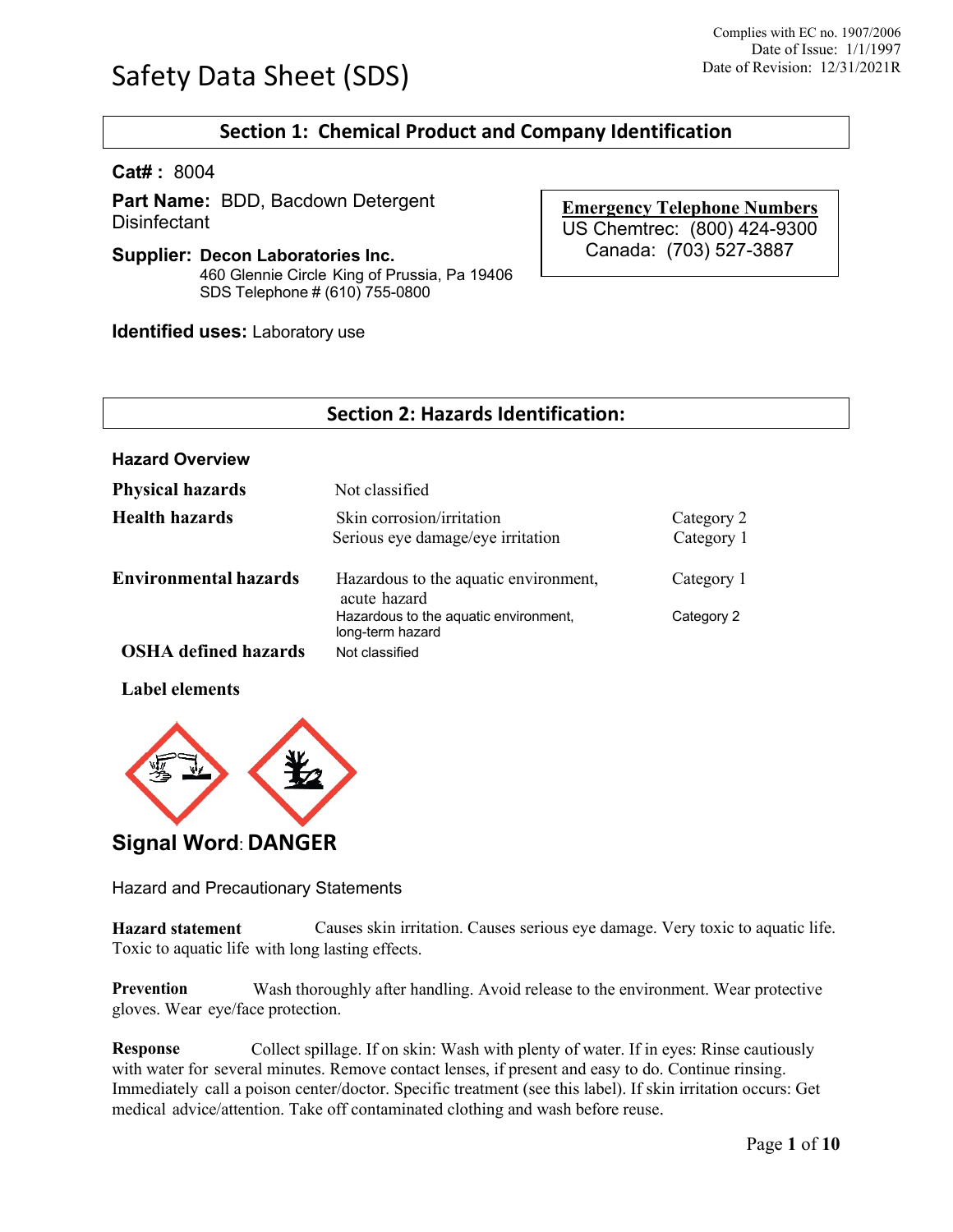| <b>Storage</b>  | Store away from incompatible materials.                                                |
|-----------------|----------------------------------------------------------------------------------------|
| <b>Disposal</b> | Dispose of contents/container in accordance with local/regional/national/international |
| regulations.    |                                                                                        |

**Hazard(s) not otherwise** None known **classified (HNOC)**

**Supplemental information** Not applicable

### **NFPA Rating**

Hazard Ratings:

These ratings are Decon Laboratories Inc.'s own assessments of the properties of the material using the ANSI/NFPA 704 Standard. Additional information can be found by consulting in the NFPA published ratings lists (List 325 and list 49).

If no data is listed the information is not available

Health 3 Flammability 1 Reactivity 0

## **Section 3: Composition/ Information on ingredients**

Note: Items listed with a CASRN number have no CAS# available

| Item# | <b>Name</b>                                                                                      | CAS#        | % in Product |
|-------|--------------------------------------------------------------------------------------------------|-------------|--------------|
|       | Alcohol ethoxylate                                                                               | Proprietary | $3 - 5$      |
| 2     | Alkyl (68% C12, 32% C14)<br>dimethyl ethylbenzyl ammonium<br>chloride (Alternate CAS 68956-79-6) | 85409-23-0  | $1 - 3$      |
| 3     | Alkyl dimethyl benzyl ammonium<br>chloride (C12-18)                                              | 68391-01-5  | $1 - 3$      |
| 4     | Other components below reportable<br>levels                                                      |             | $90 - 100$   |

\*Designates that a specific chemical identity and/or percentage of composition has been withheld as a trade secret

## **Section 4: First Aid Measures**

| <b>Inhalation</b> | Move to fresh air. Call a physician if symptoms develop or persist.        |
|-------------------|----------------------------------------------------------------------------|
| Skin contact      | Wash with plenty of soap and water. If skin irritation occurs: Get medical |
|                   | advice/attention. Take off contaminated clothing and wash before reuse.    |
| Eye contact       | Immediately flush eyes with plenty of water for at least 15 minutes.       |
|                   | Remove contact lenses, if present and easy to do. Continue rinsing. Get    |
|                   | medical attention immediately.                                             |
| <b>Ingestion</b>  | Rinse mouth. Get medical attention if symptoms occur.                      |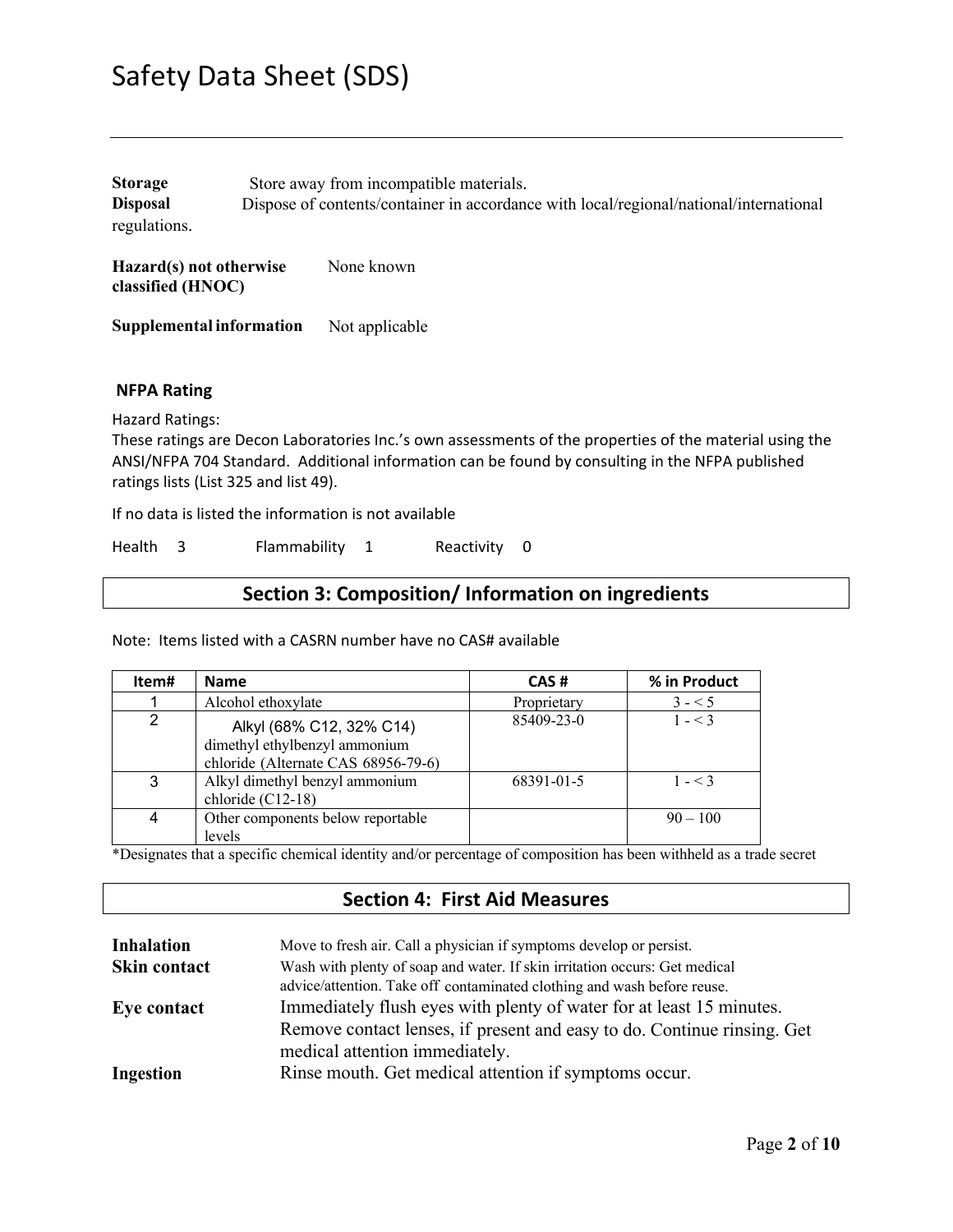| Most important<br>symptoms/effects,<br>acute and delayed                     | Symptoms may include stinging, tearing, redness, swelling, and blurred vision.<br>Permanent eye damage including blindness could result. Skin irritation. May cause<br>redness and pain |
|------------------------------------------------------------------------------|-----------------------------------------------------------------------------------------------------------------------------------------------------------------------------------------|
| Indication of immediate<br>medical attention and<br>special treatment needed | If the product is ingested, probable mucosal damage may contraindicate the use                                                                                                          |
| <b>General information</b>                                                   | of gastric lavage. Treat the affected person appropriately.<br>Ensure that medical personnel are aware of the material(s) involved, and take<br>precautions to protect themselves       |
|                                                                              | <b>Section 5: Fire-Fighting Measures</b>                                                                                                                                                |

**Suitable extinguishing media** Water fog. Foam. Dry chemical powder. Carbon dioxide (CO2).

**Unsuitable extinguishing media** Do not use water jet as an extinguisher, as this will spread the fire

**Specific hazards arising from the chemical** During fire, gases hazardous to health may be formed

**Special protective equipment and precautions for fire fighters** Self-contained breathing apparatus and full protective clothing must be worn in case of fire

**Fire-fighting equipment/instructions** Move containers from fire area if you can do so without risk

**Specific methods** Use standard firefighting procedures and consider the hazards of other involved materials

**General fire hazards** No unusual fire or explosion hazards noted

### **Section 6: Accidental Release measures**

# **Personal precautions, protective**

Keep unnecessary personnel away. Keep people away from and upwind of spill/leak. Wear appropriate protective equipment and clothing during clean-up. Do not touch damaged containers or spilled material unless wearing appropriate protective clothing. Ensure adequate ventilation.

Local authorities should be advised if significant spillages cannot be contained. For personal protection, see section 8 of the SDS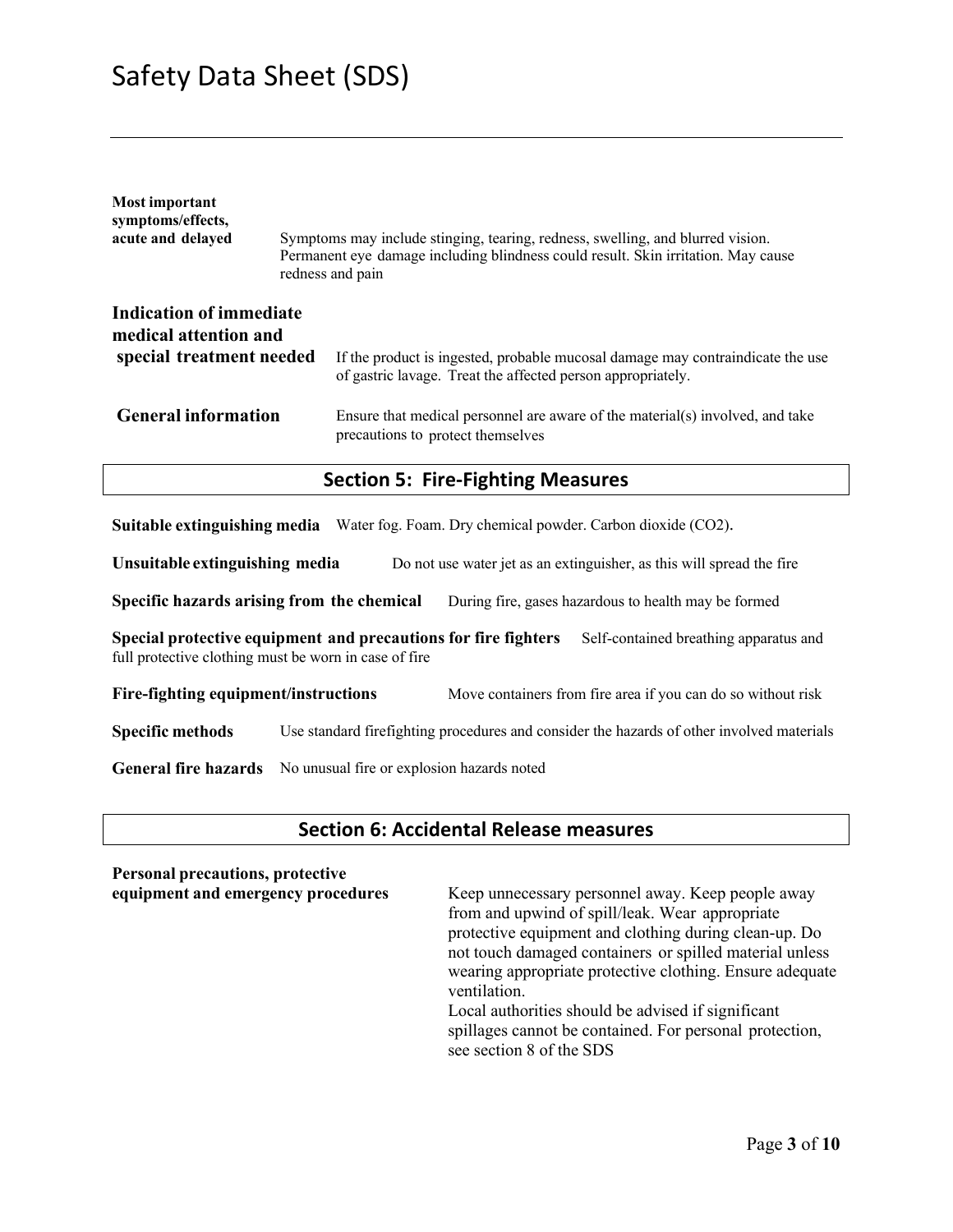**Methods and materials for containment and cleaning up** Large Spills: Stop the flow of material, if this is without risk. Dike the spilled material, where this is possible. Cover with plastic sheet to prevent spreading. Absorb in vermiculite, dry sand or earth and place into containers. Prevent product from entering drains. Following product recovery, flush area with water

Small Spills: Wipe up with absorbent material (e.g. cloth, fleece). Clean surface thoroughly to remove residual contamination

Never return spills to original containers for re-use. For waste disposal, see section 13 of the SDS

Do not discharge effluent containing this product into lakes, streams, ponds, estuaries, oceans or other waters unless in accordance with the requirements of a National Pollutant Discharge Elimination System (NPDES) permit and the permitting authority has been notified in writing prior to discharge. Do not discharge effluent containing this product to sewer systems without previously notifying the local sewage treatment plant authority. For guidance, contact your State Water Board or Regional Office of the EPA

**Environmental precautions** Avoid release to the environment. Contact local authorities in case of spillage to drain/aquatic environment. Prevent further leakage or spillage if safe to do so. Do not contaminate water. Avoid discharge into drains, water courses or onto the ground

# **Section 7: Handling and Storage**

**Precautions for safe handling** Do not get this material in contact with eyes. Avoid contact with skin. Avoid contact with clothing. Provide adequate ventilation. Wear appropriate personal protective equipment. Observe good industrial hygiene practices. Avoid release to the environment. Do not empty into drains.

**Conditions for safe storage, including any incompatibilities** DO NOT CONTAMINATE WATER, FOOD OR FEED BY STORAGE OR DISPOSAL. PESTICIDE STORAGE: Store in a dry place no lower in temperature than 50°F or higher than 120°F. Store in original tightly closed container. Store away from incompatible materials (see Section 10 of the SDS)

# **Section 8: Exposure Controls/ Personal Protection**

**Occupational exposure limits** No exposure limits noted for ingredient(s).

**Biological limit values** No biological exposure limits noted for the ingredient(s).

**Appropriate engineering controls** Good general ventilation (typically 10 air changes per hour) should be used. Ventilation rates should be matched to conditions. If applicable, use process enclosures, local exhaust ventilation, or other engineering controls to maintain airborne levels below recommended exposure limits. If exposure limits have not been established, maintain airborne levels to an acceptable level. Eye wash facilities and emergency shower must be available when handling this product.

### **Individual protection measures, such as personal protective equipment**

| <b>Eye/face protection</b> | Wear safety glasses with side shields (or goggles) and a face shield                                    |
|----------------------------|---------------------------------------------------------------------------------------------------------|
| <b>Hand protection</b>     | Wear appropriate chemical resistant gloves.                                                             |
| <b>Skin protection</b>     |                                                                                                         |
| <b>Other</b>               | Wear appropriate chemical resistant clothing.                                                           |
|                            | <b>Respiratory protection</b> In case of insufficient ventilation, wear suitable respiratory equipment. |
| <b>Thermal hazards</b>     | Wear appropriate thermal protective clothing, when necessary.                                           |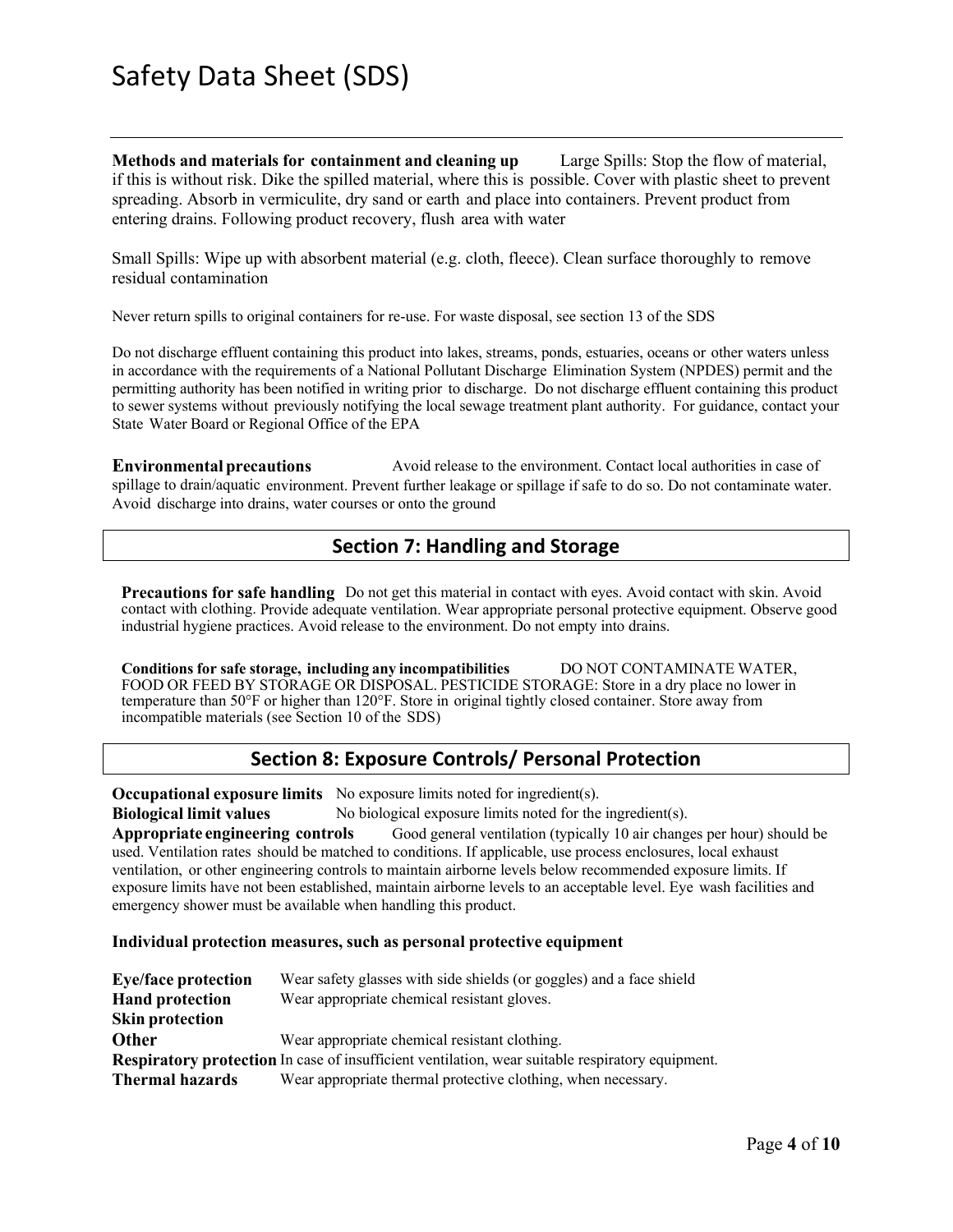**General hygiene considerations** Always observe good personal hygiene measures, such as washing after handling the material and before eating, drinking, and/or smoking. Routinely wash work clothing and protective equipment to remove contaminants.

## **Section 9: Physical and Chemical Properties**

### **Appearance**

| <b>Physical state</b>                                                    | Liquid.                                                                                |
|--------------------------------------------------------------------------|----------------------------------------------------------------------------------------|
| Form                                                                     | Liquid.                                                                                |
| Color                                                                    | Not available.                                                                         |
| Odor                                                                     | Not available                                                                          |
| Odor threshold                                                           | Not available                                                                          |
| рH                                                                       | $11.7000$ (13% solids in aqueous medium)                                               |
| Melting point/freezing point $32 \text{ }^{\circ}F(0 \text{ }^{\circ}C)$ |                                                                                        |
|                                                                          | Initial boiling point and boiling range $212 \text{ }^{\circ}F(100 \text{ }^{\circ}C)$ |
| <b>Flash point</b>                                                       | $>$ 201 °F ( $>$ 93.9 °C)                                                              |
| <b>Evaporation rate</b>                                                  | Slower than ethyl ether                                                                |
| <b>Flammability (solid, gas)</b>                                         | Not available                                                                          |

# **Upper/lower flammability or explosive limits**

| <b>Flammability limit - lower (%)</b> | Not available    |
|---------------------------------------|------------------|
| Flammability limit - upper (%)        | Not available    |
| Explosive limit - lower $(\% )$       | Not available    |
| Explosive limit - upper $(\%)$        | Not available    |
| Vapor pressure                        | Not available    |
| <b>Vapor density</b>                  | Heavier than air |
| <b>Relative density</b>               | Not available.   |
| Solubility(ies)                       |                  |
| Solubility (water)                    | Complete         |
| <b>Auto-ignition temperature</b>      | Not available.   |
| <b>Decomposition temperature</b>      | Not available.   |
| $< 100$ cP @ 25C<br><b>Viscosity</b>  |                  |
| <b>Other information</b>              |                  |
|                                       |                  |

**Density** 8.66 lb/gal

### **Section 10: Stability and Reactivity:**

**Reactivity** The product is stable and non-reactive under normal conditions of use, storage and transport. **Chemical stability** Material is stable under normal conditions

**Possibility of hazardous reactions** No dangerous reaction known under conditions of normal use.

**Conditions to avoid** Avoid temperatures exceeding the flash point. Reacts violently with strong acids. This product may react with oxidizing agents. Do not mix with other chemicals. Contact with incompatible materials.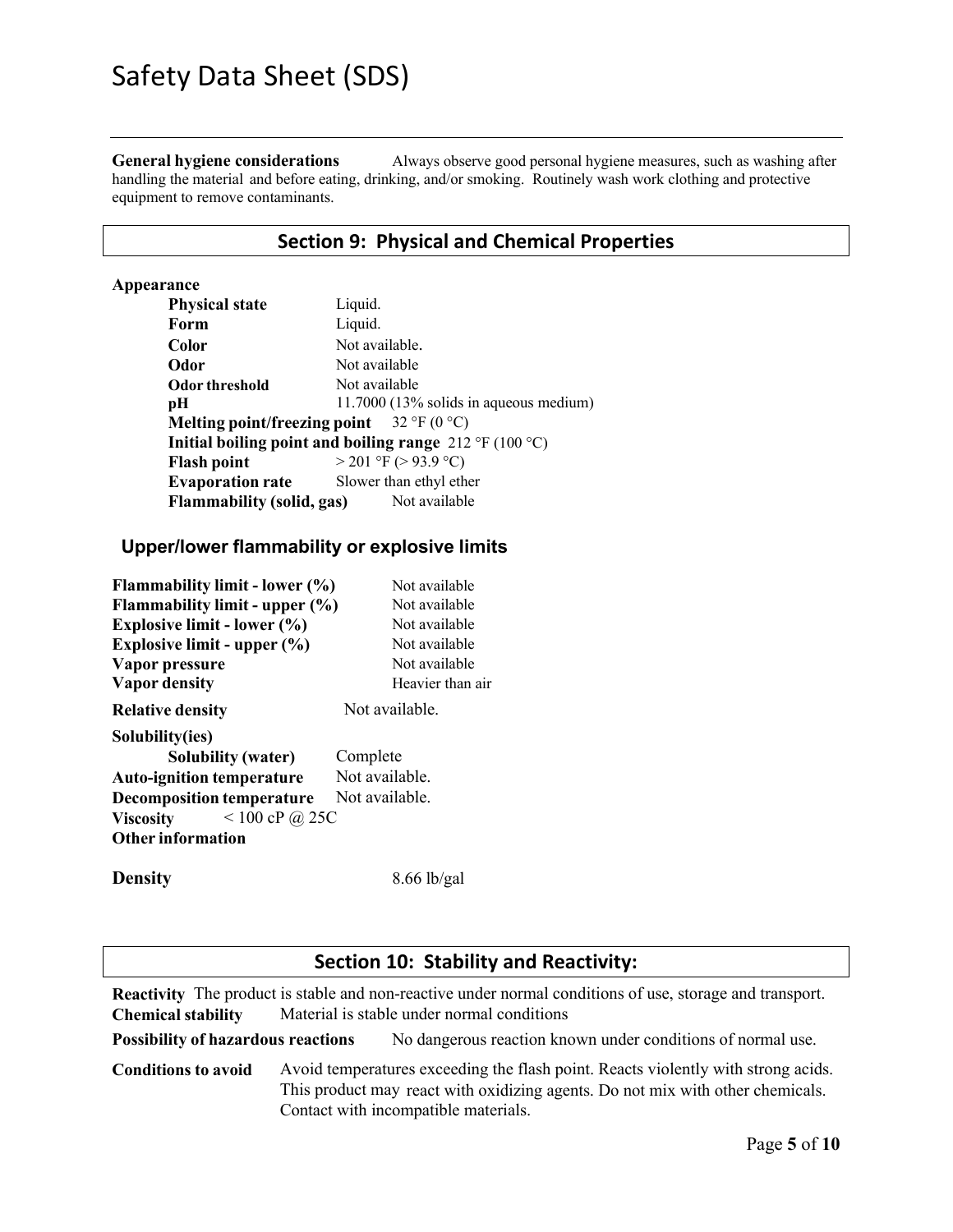| Incompatible materials                  | Strong oxidizing agents. Anionic surfactants                                                                                                                 |  |  |  |
|-----------------------------------------|--------------------------------------------------------------------------------------------------------------------------------------------------------------|--|--|--|
| <b>Hazardous decomposition products</b> | Upon decomposition, this product may yield oxides of nitrogen<br>and ammonia, carbon dioxide, carbon monoxide and other low<br>molecular weight hydrocarbons |  |  |  |

# **Section 11: Toxicological Information**

## **Information on likely routes of exposure**

| Ingestion<br><b>Inhalation</b>                                                                 | May be harmful if swallowed.<br>Prolonged inhalation may be harmful. |                                                                                                                                                                                                     |                                                                                                                                                                                             |                                                            |  |
|------------------------------------------------------------------------------------------------|----------------------------------------------------------------------|-----------------------------------------------------------------------------------------------------------------------------------------------------------------------------------------------------|---------------------------------------------------------------------------------------------------------------------------------------------------------------------------------------------|------------------------------------------------------------|--|
| <b>Skin contact</b><br><b>Eye contact</b>                                                      | Causes skin irritation.<br>Causes serious eye damage                 |                                                                                                                                                                                                     |                                                                                                                                                                                             |                                                            |  |
| Symptoms related to the physical,<br>chemical and toxicological characteristics                |                                                                      |                                                                                                                                                                                                     | Symptoms may include stinging, tearing, redness,<br>swelling, and blurred vision. Permanent eye damage<br>including blindness could result. Skin irritation. May<br>cause redness and pain. |                                                            |  |
| Information on toxicological effects                                                           |                                                                      |                                                                                                                                                                                                     |                                                                                                                                                                                             |                                                            |  |
| <b>Acute toxicity</b>                                                                          |                                                                      |                                                                                                                                                                                                     |                                                                                                                                                                                             |                                                            |  |
| Product<br>NP 4.5 (D&F) Detergent/Disinfectant<br>Acute<br>Dermal                              |                                                                      | <b>Species</b>                                                                                                                                                                                      |                                                                                                                                                                                             | <b>Test Results</b>                                        |  |
| LD50                                                                                           |                                                                      | Rabbit                                                                                                                                                                                              |                                                                                                                                                                                             | $>$ 5000 mg/kg                                             |  |
| Oral<br>LD50                                                                                   |                                                                      | Rat                                                                                                                                                                                                 |                                                                                                                                                                                             | $>$ 5000 mg/kg                                             |  |
| <b>Skin corrosion/irritation</b><br>Serious eye damage/eye irritation                          |                                                                      |                                                                                                                                                                                                     | Causes skin irritation<br>Causes serious eye damage                                                                                                                                         |                                                            |  |
| <b>Respiratory or skin sensitization</b>                                                       |                                                                      |                                                                                                                                                                                                     |                                                                                                                                                                                             |                                                            |  |
| <b>Respiratory sensitization</b><br><b>Skin sensitization</b><br><b>Germ cell mutagenicity</b> |                                                                      | Not available<br>This product is not expected to cause skin sensitization<br>No data available to indicate product or any components present<br>at greater than $0.1\%$ are mutagenic or genotoxic. |                                                                                                                                                                                             |                                                            |  |
| Carcinogenicity                                                                                |                                                                      |                                                                                                                                                                                                     | ACGIH, NTP, or OSHA                                                                                                                                                                         | This product is not considered to be a carcinogen by IARC, |  |
|                                                                                                |                                                                      |                                                                                                                                                                                                     | US. OSHA Specifically Regulated Substances (29 CFR 1910.1001-1050)                                                                                                                          |                                                            |  |

Not listed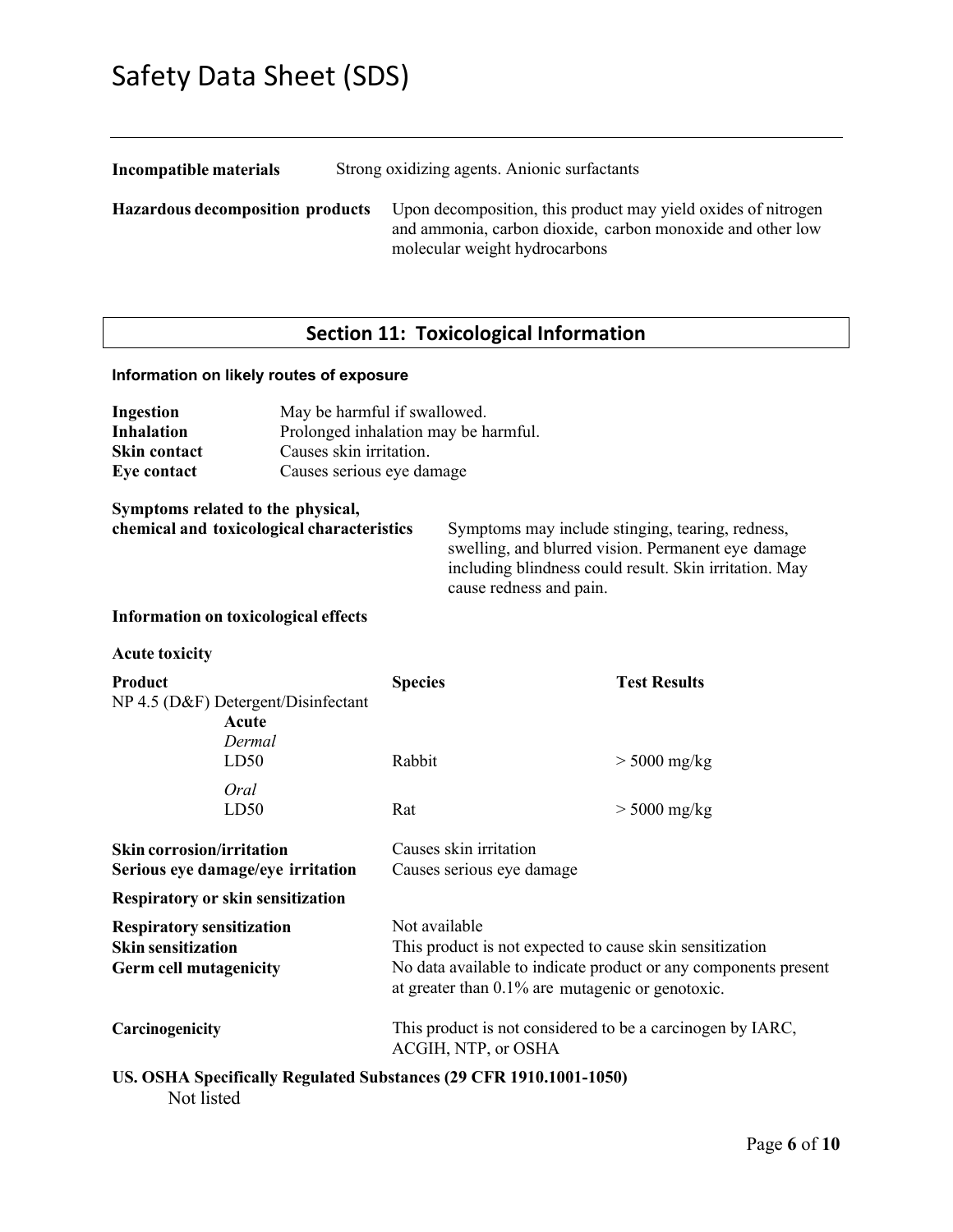| <b>Reproductive toxicity</b>                                                                | This product is not expected to cause reproductive or<br>developmental effects. |
|---------------------------------------------------------------------------------------------|---------------------------------------------------------------------------------|
| Specific target organ toxicity $-$<br>single exposure<br>Specific target organ toxicity $-$ | Not applicable                                                                  |
| repeated exposure<br><b>Aspiration hazard</b>                                               | Not applicable<br>Not likely, due to the form of the product                    |

## **Section 12: Ecological Information**

| <b>Ecotoxicity</b>               | Very toxic to aquatic life. Toxic to aquatic life with long lasting effects |                                                                                                                              |                              |  |  |
|----------------------------------|-----------------------------------------------------------------------------|------------------------------------------------------------------------------------------------------------------------------|------------------------------|--|--|
| <b>Components</b>                |                                                                             | <b>Species</b>                                                                                                               | <b>Test Results</b>          |  |  |
| Sodium Carbonate (CAS 497-19-8)  |                                                                             |                                                                                                                              |                              |  |  |
| Aquatic                          |                                                                             |                                                                                                                              |                              |  |  |
| Crustacea                        | EC50                                                                        | Water flea (Ceriodaphnia dubia)                                                                                              | 156.6 - 298.9 mg/l, 48 hours |  |  |
| Fish                             | LC50                                                                        | Bluegill (Lepomis macrochirus)                                                                                               | 300 mg/l, 96 hours           |  |  |
| Persistence and degradability    | No data is available on the degradability of this product                   |                                                                                                                              |                              |  |  |
| <b>Bioaccumulative potential</b> |                                                                             | No data available                                                                                                            |                              |  |  |
| <b>Mobility in soil</b>          |                                                                             | No data available                                                                                                            |                              |  |  |
| Other adverse effects            |                                                                             | No other adverse environmental effects (e.g. ozone depletion,                                                                |                              |  |  |
|                                  |                                                                             | photochemical ozone creation potential, endocrine disruption,<br>global warming potential) are expected from this component. |                              |  |  |

### **Section 13: Disposal Considerations**

**Disposal instructions** PESTICIDE DISPOSAL - Pesticide wastes are acutely hazardous. Improper disposal of excess pesticide, spray mixture, or rinsate is a violation of Federal Law. If these wastes cannot be disposed of by use according to label instructions contact your State Pesticide or Environmental Control Agency, or the Hazardous Waste representative at the nearest EPA Regional Office for guidance.

(For products with household/residential use-sites only):

CONTAINER DISPOSAL – Nonrefillable container. Do not reuse or refill this container. Offer for recycling if available.

(For products with industrial, institutional and commercial use sites): CONTAINER DISPOSAL - Nonrefillable container. Do not reuse or refill this container. Offer for recycling, if available. Triple rinse container promptly after emptying.

#### (For containers 5 gallons or less):

Triple rinse as follows: Fill container 1/4 full with water and recap. Agitate vigorously. Follow Pesticide Disposal instructions for rinsate disposal. Drain for 10 seconds after the flow begins to drip. Repeat procedure two more times. Then offer for recycling or reconditioning. If not available, puncture and dispose in a sanitary landfill

**Local disposal regulations** Dispose in accordance with all applicable regulations. **Hazardous waste code** The waste code should be assigned in discussion between the user, the producer and the waste disposal company.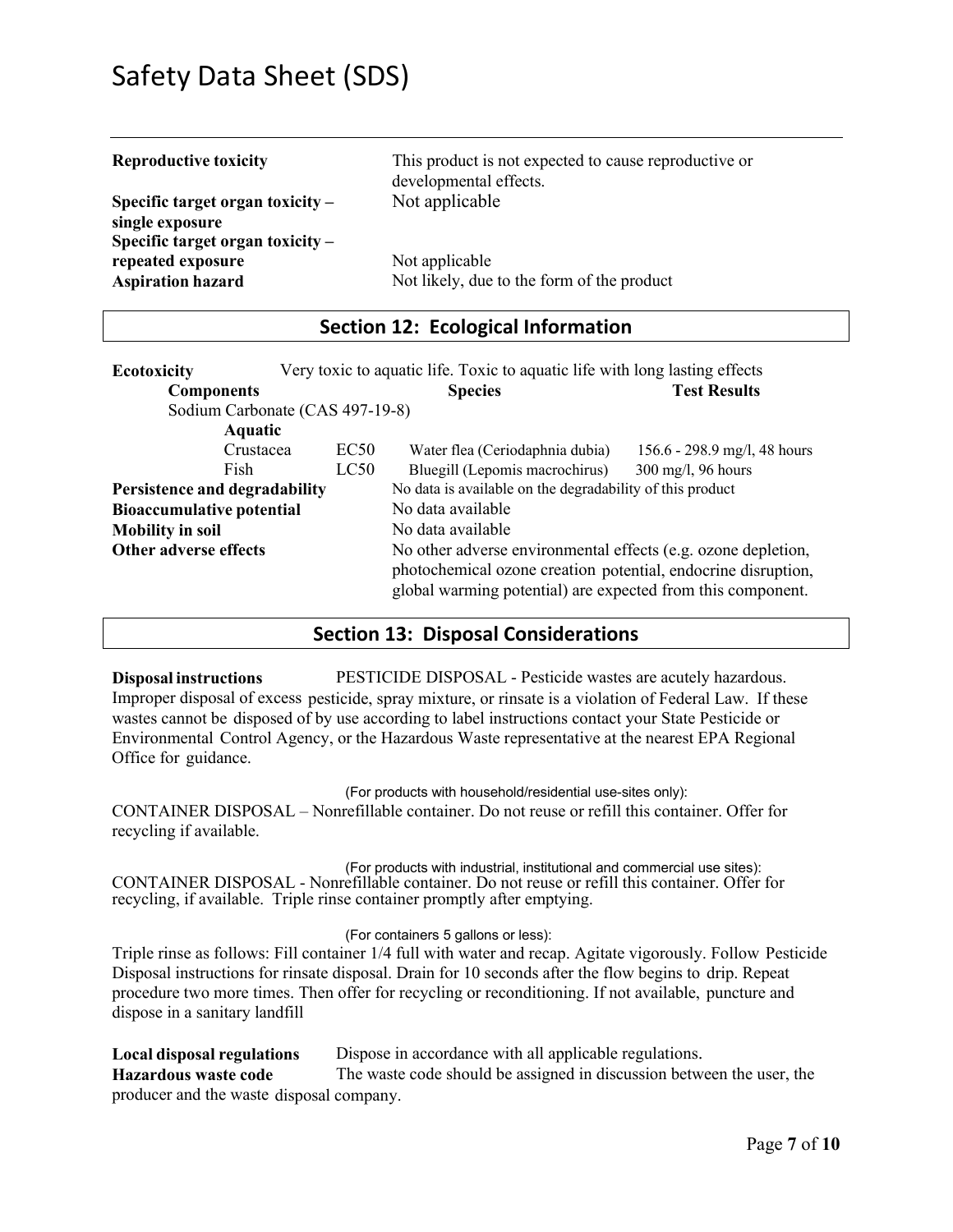**Waste from residues / unused products** Dispose of in accordance with local regulations. Empty containers or liners may retain some product residues. This material and its container must be disposed of in a safe manner (see: Disposal instructions)

**Contaminated packaging** Empty containers should be taken to an approved waste handling site for recycling or disposal.Since emptied containers may retain product residue, follow label warnings even after container is emptied.

### **Section 14: Transportation Information**

**General** Note - Shipper/offeror is responsible for confirming appropriate proper shipping name, hazard classification(s), packing group, marking, labeling, placarding, packaging, and other regulatory requirements applicable to packages offered for transport. These requirements may vary depending on the quantity of material, packaging, mode of transportation, and carrier.

### **DOT**

Not regulated as dangerous goods.

### **IATA**

**UN number** UN3082 **UN proper shipping name** ENVIRONMENTALLY HAZARDOUS SUBSTANCE, LIQUID, N.O.S. (QUATERNARY AMMONIUM CHLORIDE)

| <b>Transport hazard class(es)</b>                                   |                                                                        |                                                                                       |  |
|---------------------------------------------------------------------|------------------------------------------------------------------------|---------------------------------------------------------------------------------------|--|
| <b>Class</b>                                                        |                                                                        | 9                                                                                     |  |
| Subsidiary risk                                                     |                                                                        |                                                                                       |  |
| Packing group                                                       |                                                                        | Ш                                                                                     |  |
| <b>Environmental hazards</b><br><b>Special precautions for user</b> |                                                                        | <b>YES</b>                                                                            |  |
|                                                                     |                                                                        | Read safety instructions, SDS and emergency procedures before handling                |  |
| <b>UN</b> number                                                    |                                                                        | UN3082                                                                                |  |
| UN proper shipping name                                             |                                                                        | ENVIRONMENTALLY HAZARDOUS SUBSTANCE, LIQUID, N.O.S.<br>(QUATERNARY AMMONIUM CHLORIDE) |  |
| <b>Transport hazard class(es)</b>                                   |                                                                        |                                                                                       |  |
| <b>Class</b>                                                        | 9                                                                      |                                                                                       |  |
| Subsidiary risk                                                     |                                                                        |                                                                                       |  |
| Packing group                                                       | III                                                                    |                                                                                       |  |
| <b>Environmental hazards</b>                                        |                                                                        |                                                                                       |  |
| <b>Marine pollutant</b>                                             | <b>YES</b>                                                             |                                                                                       |  |
| <b>EmS</b>                                                          | Not available                                                          |                                                                                       |  |
| <b>Special precautions for user</b>                                 | Read safety instructions, SDS and emergency procedures before handling |                                                                                       |  |
| Transport in bulk according to                                      |                                                                        |                                                                                       |  |

| Annex II of MARPOL 73/78 and the | Not available |
|----------------------------------|---------------|
| <b>IBC Code</b>                  |               |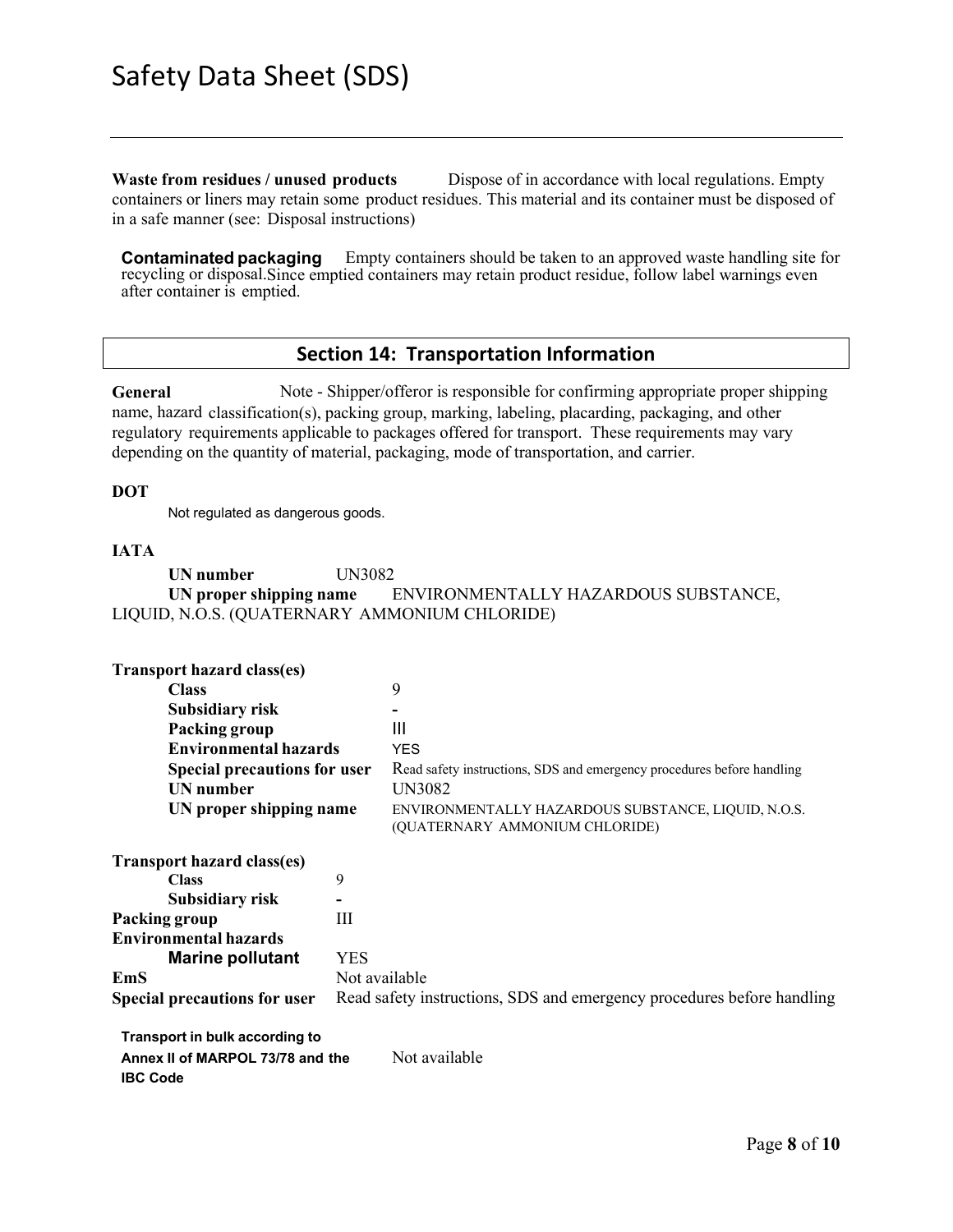

## **Section 15: Regulatory Information**

| <b>US</b> federal regulations                                        | This product is a U.S. EPA registered pesticide.<br>This product is a "Hazardous Chemical" as defined by the OSHA<br>Hazard Communication Standard, 29 CFR 1910.1200. |            |       |  |  |  |  |
|----------------------------------------------------------------------|-----------------------------------------------------------------------------------------------------------------------------------------------------------------------|------------|-------|--|--|--|--|
| <b>CERCLA Hazardous Substance List (40 CFR 302.4)</b>                |                                                                                                                                                                       |            |       |  |  |  |  |
| Not listed.                                                          |                                                                                                                                                                       |            |       |  |  |  |  |
| <b>Superfund Amendments and Reauthorization Act of 1986 (SARA)</b>   |                                                                                                                                                                       |            |       |  |  |  |  |
| <b>Hazard categories</b>                                             | Immediate Hazard - Yes                                                                                                                                                |            |       |  |  |  |  |
|                                                                      | Delayed Hazard - No                                                                                                                                                   |            |       |  |  |  |  |
|                                                                      | Fire Hazard - No<br>Pressure Hazard - No                                                                                                                              |            |       |  |  |  |  |
|                                                                      | Reactivity Hazard - No                                                                                                                                                |            |       |  |  |  |  |
| <b>SARA 302 Extremely</b>                                            | No                                                                                                                                                                    |            |       |  |  |  |  |
| hazardous substance                                                  |                                                                                                                                                                       |            |       |  |  |  |  |
| SARA 311/312 Hazardous                                               | N <sub>o</sub>                                                                                                                                                        |            |       |  |  |  |  |
| <b>Chemical</b>                                                      |                                                                                                                                                                       |            |       |  |  |  |  |
|                                                                      |                                                                                                                                                                       |            |       |  |  |  |  |
| <b>SARA 313 (TRI reporting)</b>                                      |                                                                                                                                                                       |            |       |  |  |  |  |
| <b>Chemical name</b>                                                 | <b>CAS</b> number                                                                                                                                                     | $%$ by wt. |       |  |  |  |  |
| 1,4-dioxane                                                          | $123 - 91 - 1$                                                                                                                                                        |            | < 0.1 |  |  |  |  |
| Acetaldehyde                                                         | $75-07-0$                                                                                                                                                             | ${}_{0.1}$ |       |  |  |  |  |
|                                                                      |                                                                                                                                                                       |            |       |  |  |  |  |
| <b>Other federal regulations</b>                                     |                                                                                                                                                                       |            |       |  |  |  |  |
| Clean Air Act (CAA) Section 112 Hazardous Air Pollutants (HAPs) List |                                                                                                                                                                       |            |       |  |  |  |  |
| Not regulated.                                                       |                                                                                                                                                                       |            |       |  |  |  |  |
|                                                                      | Clean Air Act (CAA) Section 112(r) Accidental Release Prevention (40 CFR 68.130)                                                                                      |            |       |  |  |  |  |
| Not regulated.                                                       |                                                                                                                                                                       |            |       |  |  |  |  |
|                                                                      |                                                                                                                                                                       |            |       |  |  |  |  |
| Safe Drinking Water Act (SDWA) Not regulated.                        |                                                                                                                                                                       |            |       |  |  |  |  |
| <b>FIFRA</b> Information                                             | This chemical is a pesticide product registered by the Environmental                                                                                                  |            |       |  |  |  |  |

Protection Agency and is subject to certain labeling requirements under federal pesticide law. These requirements differ from the classification criteria and hazard information required for safety data sheets, and for workplace labels of non-pesticide chemicals. Following is the hazard information as required on the pesticide label.

**Signal word** DANGER